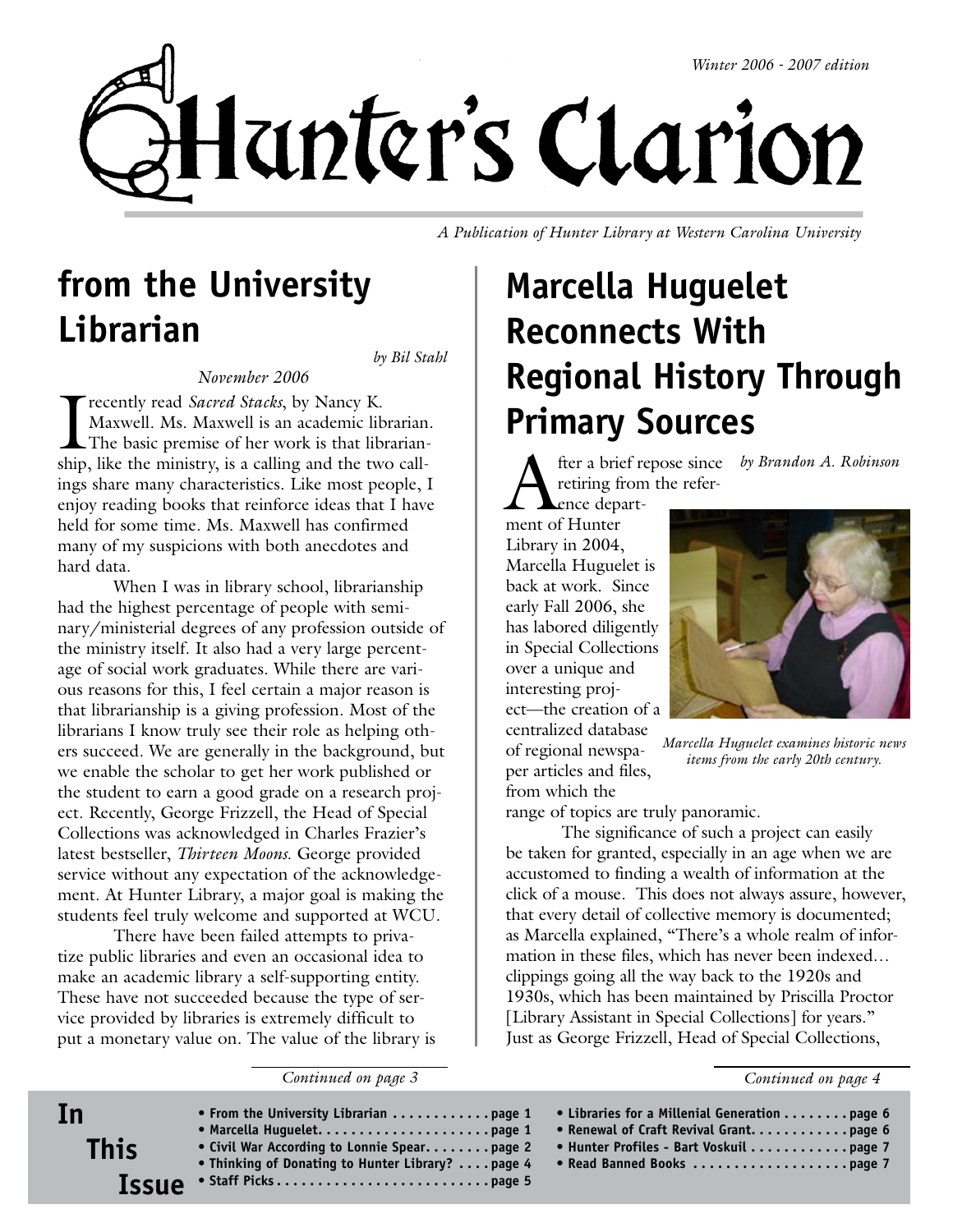### **The Civil War According to Lonnie Speer**

*by Brandon A. Robinson*

I f you visited Hunter Library at any time during Summer 2006, you almost certainly noticed the Civil War exhibit encompassing the main floor reception area. Assembled by Hunter's Display and Exhibits Committee, the exhibit comprised such themes as African-American, Mexican-American, and Native American soldiers; music and the performing arts during the 1860s; women's contributions to the war effort; and President Lincoln's war cabinet, brilliantly illuminated in Doris Kearns Goodwin's recent book, *Team of Rivals: The Political Genius of Abraham Lincoln*. Just in front of the Circulation Desk were two handsome wood-paneled cases with authentic and reproduced items from the period, on loan from the Mountain Heritage Center and from author and university staff member Lonnie Speer.

In a long conversation with Lonnie Speer after the exhibit, I enjoyed learning about his varied and active life, his several careers, his pursuits as a Civil War author and scholar, and his motivations for making his Civil War items available for Hunter patrons' view. Although he did not initially come to his subject as a writer, it has been a life-long passion: "I've been interested in history and writing probably since junior high school—American history in general and English. There were several teachers who helped and encouraged me." While these subjects would continue to shape his interests, Lonnie actually began his working life in criminal justice. He would eventually spend 30 years in police work, first in his native St. Louis, then later in Black Mountain, North Carolina. In later years, Lonnie began combining his historical and literary interests as a Civil War scholar.

Why is the Civil War still relevant? Lonnie says, "It had such an impact on American history—the number of deaths and struggles, and the views on slavery and others…it changed the course of American history, and affected every family in America in some way." Lonnie himself has traced some of his relatives to both sides of the conflict. His ancestors fought in divisions from Pennsylvania and Illinois, whereas his mother's family lived in Georgia during the war. "To some extent I know that some in the South are particularly tied to the Civil War, but growing up in the North, I did not hear it often mentioned," Lonnie explained. One early memory, however, did leave an impression: when he was seven years old, Lonnie's great aunt, who worked in a South Dakota nursing home, introduced him to a Civil War veteran who was almost 100 years old.

Lonnie wrote his first book, *Portals to Hell: Military Prisons of the Civil War*, in 1997, a project requiring twelve years' preparation as he simultaneously worked as a police officer. In addition to poring

over countless newspapers, diaries and first-hand written accounts from guards, commandants and soldiers, Lonnie also visited Civil War prisons at Fort Delaware; Chicago; Salisbury, North Carolina; Andersonville, Georgia; as well as Albany and Elmira, New York. These experiences, augmented by access to university libraries and private archives, have given him a fair and balanced perspective on North and South—a balance Lonnie seeks to convey in his books and public talks across the nation.

In 2002, he published his second book, *War of Vengeance: Acts of Retaliation on the Civil War POWS*, which drew partly from material that did not fit into the framework of *Portals of Hell*. With additional resources



*Lonnie Speer made his books and Civil War materials available for Hunter Library's display.*

from the National Archives, Lonnie detailed the brutal treatment of prisoners-of-war, including many instances where they were killed outright upon being captured. Whether you were at a Union or Confederate camp did not really matter: "It was not necessarily a war fought by gentlemen, and not always as chivalrous as we are taught in junior and senior high school. It was much like other wars—before and after. Like the Revolutionary War and Mexican War, there was retaliation and suppressed anger."

Lonnie is presently working on a third book this time, focusing on the treatment of African-American POWs during the war. After steady progress for three years, he plans to complete the manuscript soon.

What does one learn after more than a decade of researching, and a lifetime of reading and thinking about the Civil War? After all, Lonnie Speer has traveled to Miami, New Orleans, Kansas City, the University of Illinois at Urbana-Champaign, New York State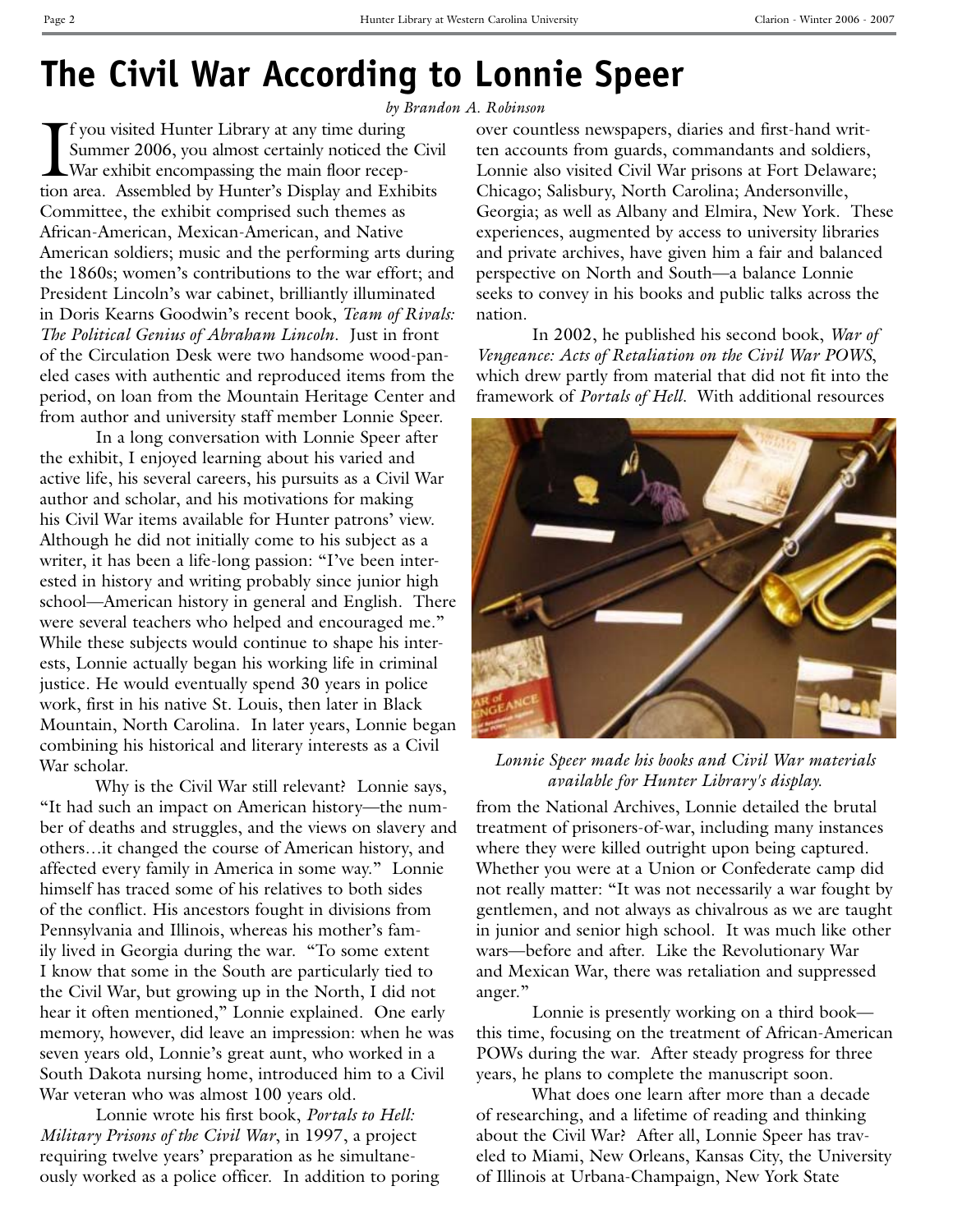and Georgia, for roundtable discussions and presentations. During our conversation, Lonnie most often stressed war's essentially amoral nature: "War is the same throughout all periods of history; what changes is the weaponry, and to some extent the volume of munitions. But the psychosis remains the same." He also suggested that America's collective consciousness of the war is more romantic than an educated person would like to think. "There's still a lot of passionate attention to the battlefields, but to the *struggle* itself, I don't believe so…I think most of the passion is toward the historical aspect—such as preserving the battlefields." Perhaps more important today are the cultural ramifications from slavery and Reconstruction; as early as 1903, W.E.B. DuBois prophetically asserted in *The Souls of Black Folk* that "the problem of the  $20<sup>th</sup>$  Century is the problem of the color line."

Although Lonnie Speer is not an academic historian, he does not feel that this has been much of an obstacle. "I've been very fortunate that both books have been alternative choices for historical book clubs, and I've had a lot of professors praise me, but I feel to some extent that my lack of a history degree has had its consequences. I can't complain too much, though." In addition to being "generally well-received" when traveling and speaking, Lonnie has also been honored

*Continued from page 1*

#### **From the University Librarian...**

not that it is simply a collection of needed books and magazines with workers who just locate specific titles. Good libraries are not primarily about collections. A good library has good collections because the librarians know the needs of their clientele well. But a good library is good primarily because of the services it provides. And these services don't lend themselves to cost benefit calculations.

The challenge for libraries now is defining the boundaries of our services. Given the expertise library staff has in many areas and the resources libraries control, what problems do we help our clients solve and which are out of our scope? Our implementation of the reference librarian liaison has opened many possibilities for expanding library services that uniquely fit the needs of specific academic programs. Hunter Library's Crafts Revival grant project has moved the library beyond just collecting materials and making them accessible to actually creating new content. Likewise, as we move into the area of metadata (data about data) support, the library staff will be assisting faculty in managing information that may or may not be part of the library's collections.

with the office of Vice President of the Salisbury Prison Association—a conference that educates the public about the circumstances of Civil War prisoners, and brings together every year descendants of both the prisoners and prison guards.

Among the display items he lent to Hunter Library's Civil War exhibit are authentic bullets and a bayonet, both of which were dug up by a friend of his at what was originally a training camp near St. Louis. The saber and cap he acquired from museums as replicas. "These are more interesting on display than sitting at my house, and I thought the students would like to see the items; I want to be able to assist anyone who would be interested in the topic," Lonnie says.

I have no doubt that Lonnie Speer will continue to illuminate the struggle for what President Lincoln called "the last best hope of earth" through subsequent books, articles, lectures and historical colloquia. On behalf of Hunter Library and its Display and Exhibits Committee, I thank him for bringing our collective past much closer to home for our patrons and community.

*\*\*If you have a unique and interesting collection that you would like featured in one of Hunter Library's displays, please contact Alessia Zanin-Yost at 828-227-3398.*

A recent example of expanding our role is that the library has acquired information management software, *RefWorks*, so that all students and faculty can keep track of their readings and references with notes, etc. This software is a greatly enhanced version of the 3 X 5 index cards some of us used to do research papers. It could be argued that providing this software is not a library responsibility. However, the library saw that providing this tool fit its overall mission and supports the University's emphasis on synthetical learning. This software will help students pull together and analyze their overall educational experience by allowing them to easily maintain a list, with notes, of all the readings (including web sites) they have used throughout their academic studies.

While the boundaries of library services will continue to get fuzzier and fuzzier, the underlying calling of librarianship will not diminish or change. I am confident that the librarians at Hunter will continue to develop new services enabling our students and faculty to be successful in the rapidly changing information environment.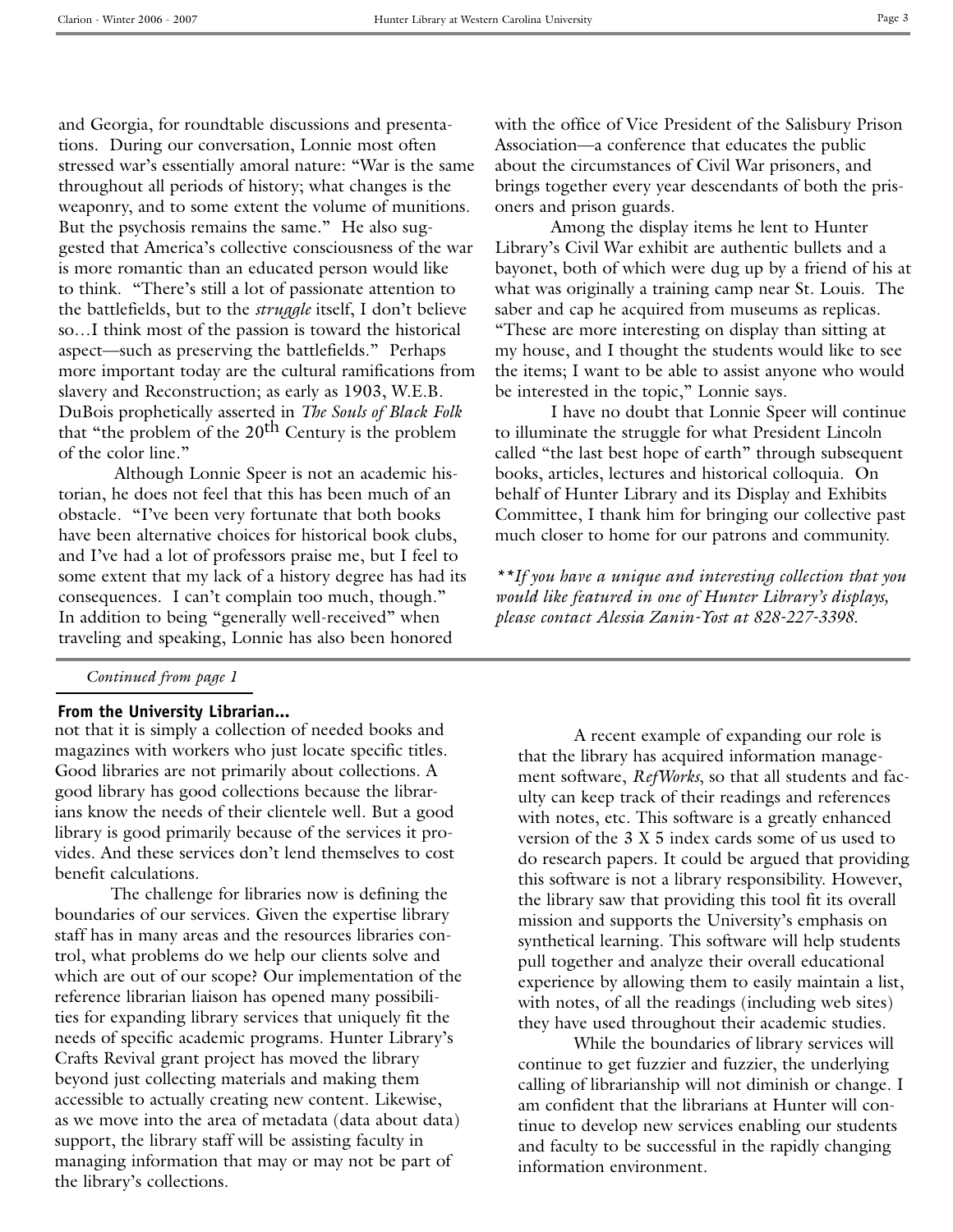#### **Thinking of Donating to Hunter Library?**

*By Heath Martin, Collection Development Librarian*

Very year, Hunter Library receives generous<br>donations—books, films, music, and more—<br>students, faculty, staff, alumni, and members donations—books, films, music, and more—from students, faculty, staff, alumni, and members of the community. Monetary gifts to be used toward purchase of needed library materials often are received as well. This spirit of giving and support is a tremendous asset to the library. And because Hunter Library serves everyone here at Western, the entire campus community benefits directly from needed materials added to the library collections.

This same mission to serve Western Carolina University requires Hunter Library to consider carefully all prospective donations. While we are grateful for any interest in donating to the library, we can accept only those items currently needed and consistent with the library's collection priorities. Our policy on accepting donations can be viewed by visiting our collection development gift policy at http://www.wcu.edu/library/ about/departments/collectiondevelopment/colldevpolicy.htm#gifts.

When deciding if your donation includes materials the library can use, it is especially helpful to bring a list of the items you have to offer. Working from this list will ensure that you do not take the trouble to bring your donation to the library only to find that the materials cannot be used. It will also speed up the process of reviewing your donation and help to conserve staff resources in the library.

If you have a donation you would like us to consider, please give us a call at 828-227-7357 or send an email to Heath Martin, Collection Development Librarian, at hmartin@wcu.edu. For those items we can

#### *Continued from page 1* **Marcella Huguelet...**

and Priscilla Proctor's expertise has preserved these files, Marcella's reference background has helped make this collection more accessible to the patron and researcher. "Because I was in Reference, I knew the kinds of questions people ask about this kind of material."

Looking over Marcella's materials—from such local sources as the *Sylva Herald*, the *Asheville Citizen-Times*, the *Franklin Press*, and Western's first student paper, the *Cullowhee Yodel*—one feels the intimate pulse of Western North Carolina as it reacts to national and regional events. Here are eyewitness accounts on the cultural changes from the 1920s; regional opinions on the Tennessee Valley Authority and other New Deal programs; reactions to the death of author Thomas Wolfe; and articles on such topics as floods, the Jackson County

add to the collection, in addition to our thanks on behalf of the university community, we will be happy to send you a letter acknowledging the donation.

Unfortunately,



we are not able to offer appraisal on items you wish to donate. For information on book assessment and appraisal, we recommend visiting the Q&A on this topic on the Association of College and Research Libraries website (http://www.rbms.info/yob.html). If you would like to learn about possible tax deductions associated with donating books, you may want to consult the source by looking at the guidelines offered by the Internal Revenue Service at http://www.irs.gov/pub/ irs-pdf/p561.pdf (Adobe Acrobat Reader required).

If your donation cannot be used in Hunter Library, there are many other organizations and programs that might provide alternatives. In addition to inquiring with other local libraries or charitable organizations, we recommend checking out the American Library Association's helpful fact sheet (http://www. ala/alalibrary/libraryfactsheet/alalibraryfactsheet12. htm). The National Book Foundation also keeps a listing of potential donation recipients on its website (http://www.nationalbook.org/bookdonations.html).

We hope this information helps you as you consider a donation to Hunter Library. If you have additional questions on donating, do not hesitate to let us know.

Airport, and native folk music. Marcella says, "It's fun because it's not after the fact, but as it's happening; you get a feel for what people were thinking, saying and doing at different periods."

One theme is particularly strengthened by preexisting materials: Cherokee history and culture. George Frizzell, who earned master's degrees in both history and library science, contributed his extensive thesis notes on the topic—which, covering virtually every reference to the Cherokee people from Jackson County newspapers, are invaluable indicators of perspectives on Native Americans in the early 20th Century. Marcella was able to verify the dates of all these entries using the microfilm collections at Hunter Library.

The path of historical inquiry is often paved by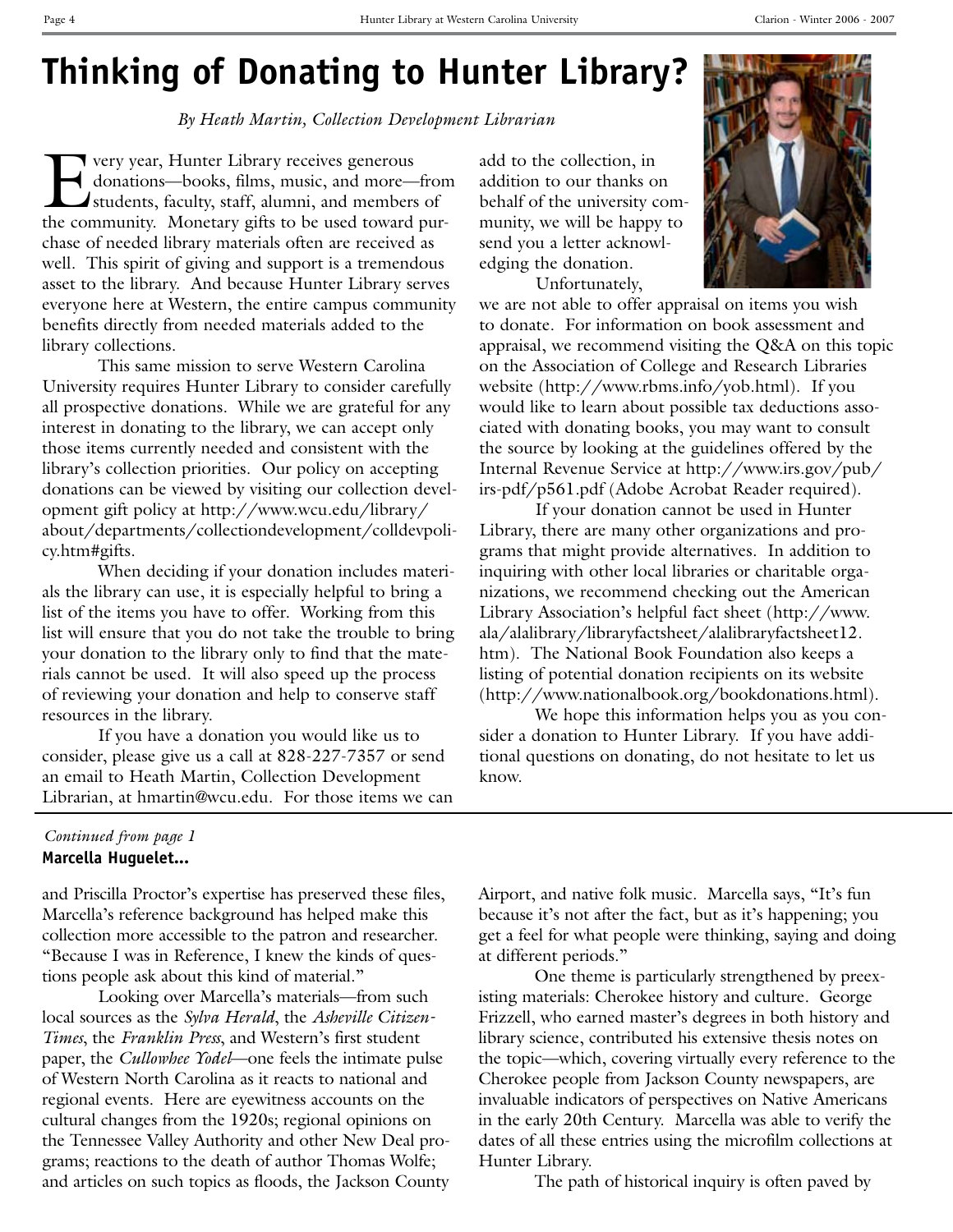#### **Staff Picks Coming to a Shelf Near You**

*By Kitty Taylor and Serenity Richards*

In October 2006, Hunter Library launched a new feature focusing on staff picks geared towards a variety of library patrons. In its initial phase, library employees have reviewed and recommended titles from the Leisure Read n October 2006, Hunter Library launched a new feature focusing on staff picks geared towards a variety of library patrons. In its initial phase, library employees have reviewed and recommended titles from the Leisure Reading collection which includes an assortment of genres such as horror, romance, science fiction, and current library and easily accessible to all users.

As this new feature develops, Hunter Library intends to work with the university community to highlight books of both academic and general interest. Faculty members will be given the opportunity to recommend texts within their area of instruction, and student groups will be able to offer insight on suggested titles that draw attention to an array of current issues and trends. The library will benefit from a balanced level of input by allowing the interests of both the instructors and the instructed to be highlighted in its collection.

Hunter Library's Leisure Reading collection is located on the main floor, convenient to Java City Café. Grab a cup of coffee and browse through the shelves to find a great weekend read. If you've been meaning to pick up a Dean Koontz novel, or if you are interested in the questionable interior home design of the 1970s, you'll be able to find that and more in our Leisure Reading collection.

Staff picks will be noted within the collection and will change on a monthly basis. Current Staff Picks include:

*Our Endangered Values: America's Moral Crisis*, by President Jimmy Carter N Car Our 2005

*Marley & Me: Live and Love with the World's Worst Dog, by John Grogan* N Gro Mar 2005

*Interior Desecrations: Hideous Homes from the Horrible '70's,* by James Lileks N Lil Int 2004



*Hunter Library's Kitty Taylor (left) and Serenity Richards are coordinating the "Staff Picks" program for our patrons.*

*Book Lust: Recommended Reading for Every Mood, Moment, and Reason*, by Nancy Pearl N Pea Boo 2003

A suggestion box pertaining to Leisure Reading and Staff Picks is located in the Leisure Reading area of the library on the main floor. Keep your eyes on the shelves for suggested reading, both entertaining and educational.

serendipitous stones. Marcella has often expressed surprise over her findings: "I learned, for example that Thomas Edison came through here for some kind of mineral for his car battery; he stayed in Webster, I believe." Among miscellaneous entries are also student comments and complaints about dorm life, mandatory chapel, and student government when WCU was Western Carolina Teachers College.

At present, Marcella is working on Western alumni bulletins dating back to the 1950s; while this is very much a work-in-progress, it has already proven useful. George Frizzell commented, "I answered a question the other day from the Alumni Association, using the project Marcella put together." Marcella added, "I know that Becky Kornegay, Head of Reference, and the reference department have

used it as well." One of the alumni profiles was of LaVerne Allen, one of the first African-Americans to integrate Western during the 1950s; Allen had recently returned to her alma mater to receive an honorary degree and address the August 2006 commencement assembly.

Both George and Marcella anticipate that this local newspaper database will be a useful research tool. Marcella expressed her hope that it will be "available to patrons so that faculty, history faculty especially, and other people will know that this is available…the main thing is making what George and Priscilla have been doing available to more people."

\* The newspaper database is currently available online. Please consult a reference librarian for assistance (828-227-7465).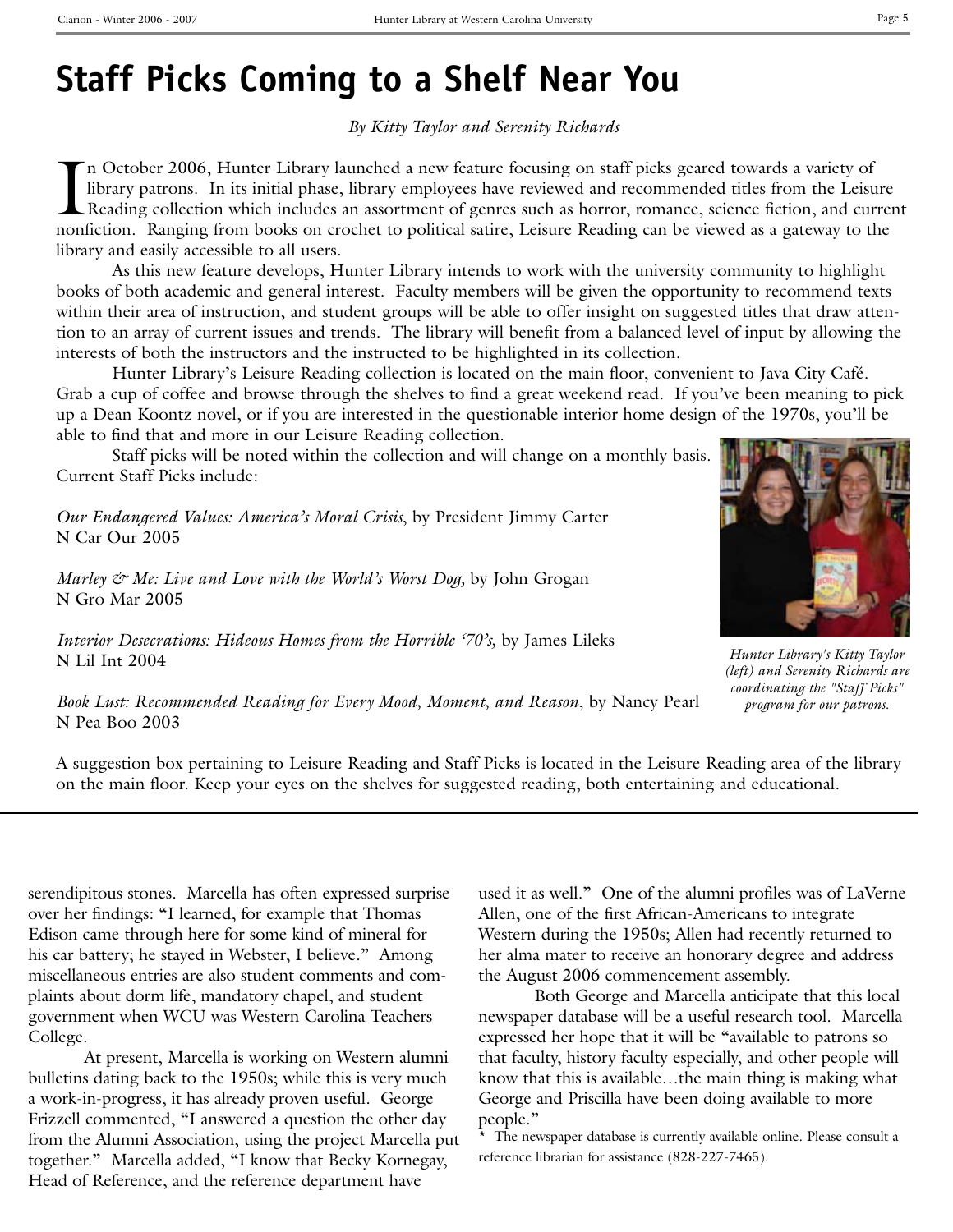## **Libraries for a Millennial Generation: A Dialogue-in-Progress**

*By Brandon A. Robinson*

Tave you ever wondered what librarians talk about behind closed doors? If so, you would definitely find meetings of the Western North Carolina Library Network (WNCLN) quite engaging. At these, library faculty and staff from Western Carolina University, Appalachian State University and the University of North Carolina at Asheville discuss cutting edge issues of librarianship, and their efforts to enhance patron services such as "ABC Express," the transit of library materials among the three campuses.

Just before the fall 2006 semester, WNCLN met in the Ramsey Center's Hospitality Room at Western. The framework of the rich ensuing dialogue was Peter Senge's book, *The Fifth Discipline: The Art and Practice of the Learning Organization*, mentioned by UNCA's University Librarian, Jim Kuhlman. According to Jim, Senge's thesis is that very often, "assumptions block possibilities of a group of colleagues from seeing each other as a team." Saying that "to engage in dialogue takes practice," he urged the need to "improve our understanding and how we implement change…it is not merely efficiency regarding time as it is focusing on the right things."

As librarians attempt, at once, to suspend assumptions *and* reach consensus, they are also engaging the challenge of making their resources and services relevant to the "millennial" generation. Mark Stoffan, WNCLN's network administrator, described millennials—that is, our current traditional undergraduates—as "those who look at things in a radically different way." "Instead of an ordered pattern, they flail around to find what they're looking for; they often do this in groups, rather than as individuals." Jill Ellern, Hunter's Systems Librarian, pursued this point and stressed that "it's all about marketing; we often assume that because we are a library, the students will automatically come to us to get

the information. We need to get out there."

While innovative programs in distance learning have certainly affected use of the library as place, Mary Reichel, ASU's University Librarian, mentioned that studies indicate a general decrease in library use; nonetheless, "One of my assumptions is that people should use libraries. I assume that we are important." This was perhaps the only assumption universally agreed upon, though libraries as a whole must address the challenges from a generation that not only seeks information differently, but *relates* to it differently.

Heath Martin, Hunter's Collection Development Librarian, addressed this concern by discussing a variety of library models based on services pertaining to information literacy and student research needs. Hunter's Assistant Head of Cataloging, Hiddy Morgan, moreover suggested, "It would be nice if classes have a package that articulates what the library offers for research—for incoming students—that would make it easier for the first two years of college."

For Bil Stahl, Hunter's University Librarian, a "root cause analysis" is useful when seeking to define the role of an academic library. Exploring possibilities such as shifting from collections to service, and expanding services across campus and outside of the physical library, he asserted that serving the entirety of the institution—the University—is crucial. "Libraries have a history of being a neutral territory in the academy—and if that is realized, it can do a lot of things that no single college, within the University, can do."

Attended by approximately 25 faculty and staff from all three libraries, the WNCLN retreat was truly a forum for ideas. Other issues, such as library relationships with faculty and academic departments, are also on the table, but no doubt, the "mountain libraries" in the UNC system are scaling millennial peaks.

## **Renewal of Craft Revival Grant**

*By Brandon A. Robinson*

Tunter Library's current digitization endeavor, "The Craft Revival: Shaping<br>Western North Carolina Past and Present," received last summer its grant<br>renewal of \$126,000 for the second year. At that time the project had con Western North Carolina Past and Present," received last summer its grant renewal of \$126,000 for the second year. At that time the project had comprised 182 digital entries, representing 220 image scans; near the end of Fall 2006, these numbers stood at 296 and 678 (and counting), respectively. These entries include photographs, handmade items, oral histories and other documents from the Craft Revival Period—from the 1890s to the 1940s.

The Craft Revival Grant is a three-year project, eligible for a possible total of a quarter of a million dollars. Collaborating on this project are five heritage partners: the John C. Campbell Folk School; the Penland School of Crafts; the Southern Highland Craft Guild; Western Carolina University's Mountain Heritage Center; and Hunter Library's Special Collections unit.

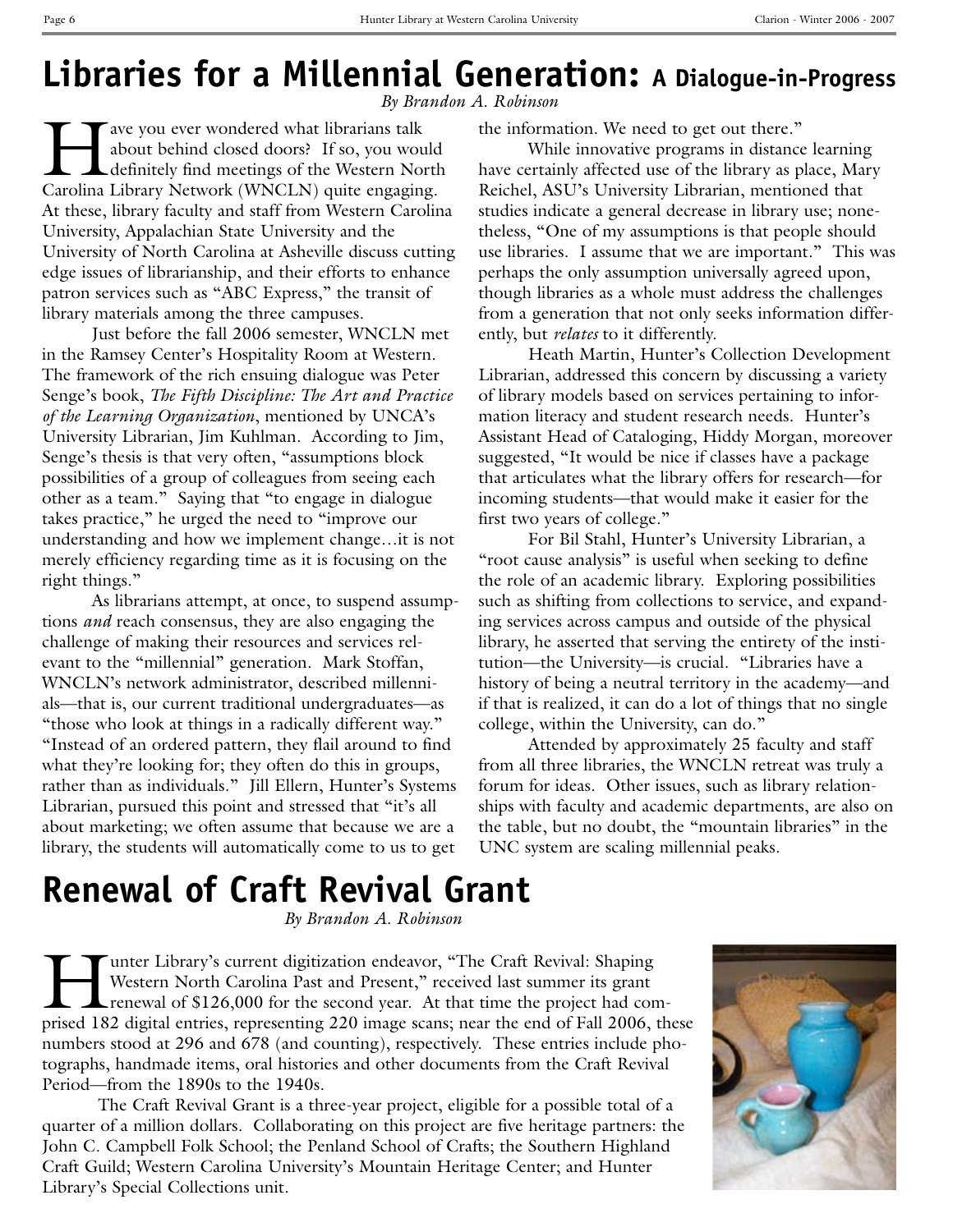# PROFILE



### **Bart Voskuil**

*by Brandon A. Robinson*

Bart Voskuil, Hunter Library's newest faculty member, accepted<br>the Reference Librarian/Environmental and Geosciences<br>"Liaison position last May. In addition to his goal of providing<br>"useful reference service" to patrons. B the Reference Librarian/Environmental and Geosciences Liaison position last May. In addition to his goal of providing "useful reference service" to patrons, Bart aspires to "placing the geosciences collection in a better position to help students through additions to both print and electronic resources."

 Bart is a native of Green Bay, Wisconsin. During his undergraduate days at the University of Wisconsin at Green Bay, he majored in French and humanistic studies, and developed strong interests in foreign languages. In addition to French, he has also studied Spanish and Dutch. After graduation he earned his M.L.I.S.

from the University of Wisconsin at Milwaukee and began his library career as a reference librarian at Northwestern College in Orange City, Iowa.

 Bart later accepted a position as a branch manager of a public library in Laredo, Texas, on the U.S.- Mexico border. He then worked for a couple years in his native Green Bay as a technical librarian for an engineering firm. In addition to reference consultation, he also handled cataloging operations and became interested in Geographic Information Systems (GIS), a field that would inform future stages of his professional life. This new interest, along with an interest in urban planning, materialized during the year he spent teaching French and literature at a private academy in Rochester, Minnesota, following his engineering library experience.

Bart returned to the University of Wisconsin at Milwaukee, where he worked as a project assistant in the architecture and urban planning school while earning a graduate certificate in Geographic Information Systems. After completing this study he came to Hunter Library.

Reflecting on his first few months at Western, Bart explored the possibilities in integrating library and curriculum: "A GIS can be used to display and analyze any type of spatial data. We should explore how Hunter Library's geosciences collection can serve other departments—not only geosciences, but also criminal justice, history and the social sciences, for example. There's a lot of interest in expanding our collection and obtaining more digital information, such as aerial photos and satellite imagery."

Bart is a lifelong bicyclist and motorcycle enthusiast. In addition to these interests and reading, he is also a viola performer for the Western North Carolina Civic Orchestra.

## **Read Banned Books: They're Your Ticket to Freedom...Admit One Free Reader**

You can't judge a book by its cover, but you<br>can certainly ban it! During and after Bann<br>Books/Intellectual Freedom Week last Septe can certainly ban it! During and after Banned Books/Intellectual Freedom Week last September, Hunter patrons saw, despite an era of ideological cleavages, a unique bi-partisanship: quotes from several U.S. Presidents on poster boards, addressing intellectual freedom. Ranging from New Deal-liberal Franklin D. Roosevelt, to supply-side conservative Ronald Reagan, these quotes illustrated a Presidential consensus on the primacy of a free press and marketplace of ideas.

The quotes, along with a display by history professor Laura Cruz and her students, and a book truck filled with previously banned or challenged books, were spread across the library's main floor. Any patron browsing in our newspaper section could see the Reagan quote: "A free press is a cornerstone of our democracy. We Americans cherish our freedom of expression and our access to multiple sources of news and informa*By Brandon A. Robinson*

tion." Very pertinent to the display itself was Dwight D. Eisenhower's warning: "Don't join the book burners. Don't think you are going to conceal thoughts by concealing evidence that they ever existed."

Other Presidential quotes included:

"If in other lands the press and books and literature of all kinds are censored, we must redouble our efforts here to keep it free."—Franklin D. Roosevelt

"…a nation that is afraid to let its people judge the truth and falsehood in an open market is a nation afraid of its own people."—John F. Kennedy

As this article's title intimates, this year's American Library Association's theme was that of a circus. A medley of ALA materials, personal belongings on loan from Laura Cruz, and books from our collection,